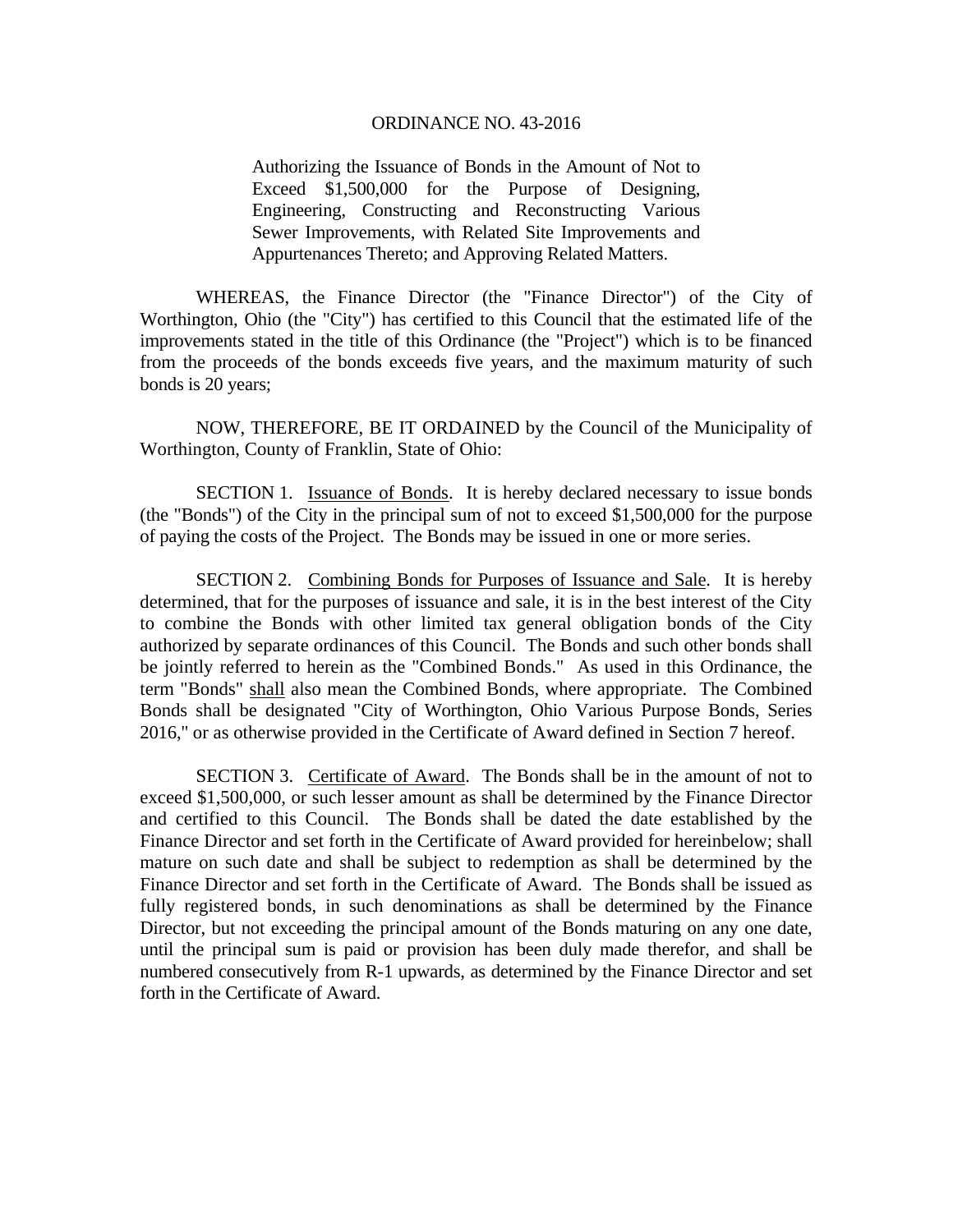The Bonds shall be issued as fully registered bonds, in denominations of \$5,000 or any integral multiple thereof; shall be numbered consecutively from R-1 upward, as determined by the Finance Director; shall be dated the date determined by the Finance Director and set forth in the Certificate of Award provided for hereinbelow; and shall bear interest, payable semiannually on such dates as shall be determined by the Finance Director and set forth in the Certificate of Award, until the principal sum is paid or provision has been duly made therefor. Interest shall be calculated on the basis of a 360-day year of twelve 30-day months.

The Bonds shall bear interest at the maximum average annual interest rate presently estimated to be 4.50% per annum, payable semiannually until the principal sum is paid or provision has been duly made therefor, and shall mature in no more than 40 annual installments.

 SECTION 4. General Obligation Pledge. The Bonds shall be the full general obligation of the City, and the full faith, credit and revenue of the City are hereby pledged for the prompt payment of the same. The par value to be received from the sale of the Bonds and any excess funds resulting from the issuance of the Bonds shall, to the extent necessary, be used only for the retirement of the Bonds at maturity and are hereby pledged for such purpose.

SECTION 5. Debt Service Levy. There shall be and is hereby levied annually on all the taxable property in the City, in addition to all other taxes and inside the City's charter millage limitation, a direct tax (the "Debt Service Levy") for each year during which any of the Bonds are outstanding, for the purpose of providing, and in an amount which is sufficient to provide, funds to pay interest upon the Bonds as and when the same falls due and to provide a fund for the repayment of the principal of the Bonds at maturity or upon redemption. The Debt Service Levy shall not be less than the interest and sinking fund tax required by Article XII, Section 11 of the Ohio Constitution.

The Debt Service Levy shall be and is hereby ordered computed, certified, levied and extended upon the tax duplicate and collected by the same officers, in the same manner, and at the same time that taxes for general purposes for each of such years are certified, extended and collected. The Debt Service Levy shall be placed before and in preference to all other items and for the full amount thereof. The funds derived from the Debt Service Levy shall be placed in a separate and distinct fund, which shall be irrevocably pledged for the payment of premium, if any, and interest on and principal of the Bonds when and as the same falls due. Notwithstanding the foregoing, if the City determines that funds will be available from other sources for the payment of the Bonds in any year, the amount of the Debt Service Levy for such year shall be reduced by the amount of funds which will be so available, and the City shall appropriate such funds to the payment of the Bonds in accordance with law.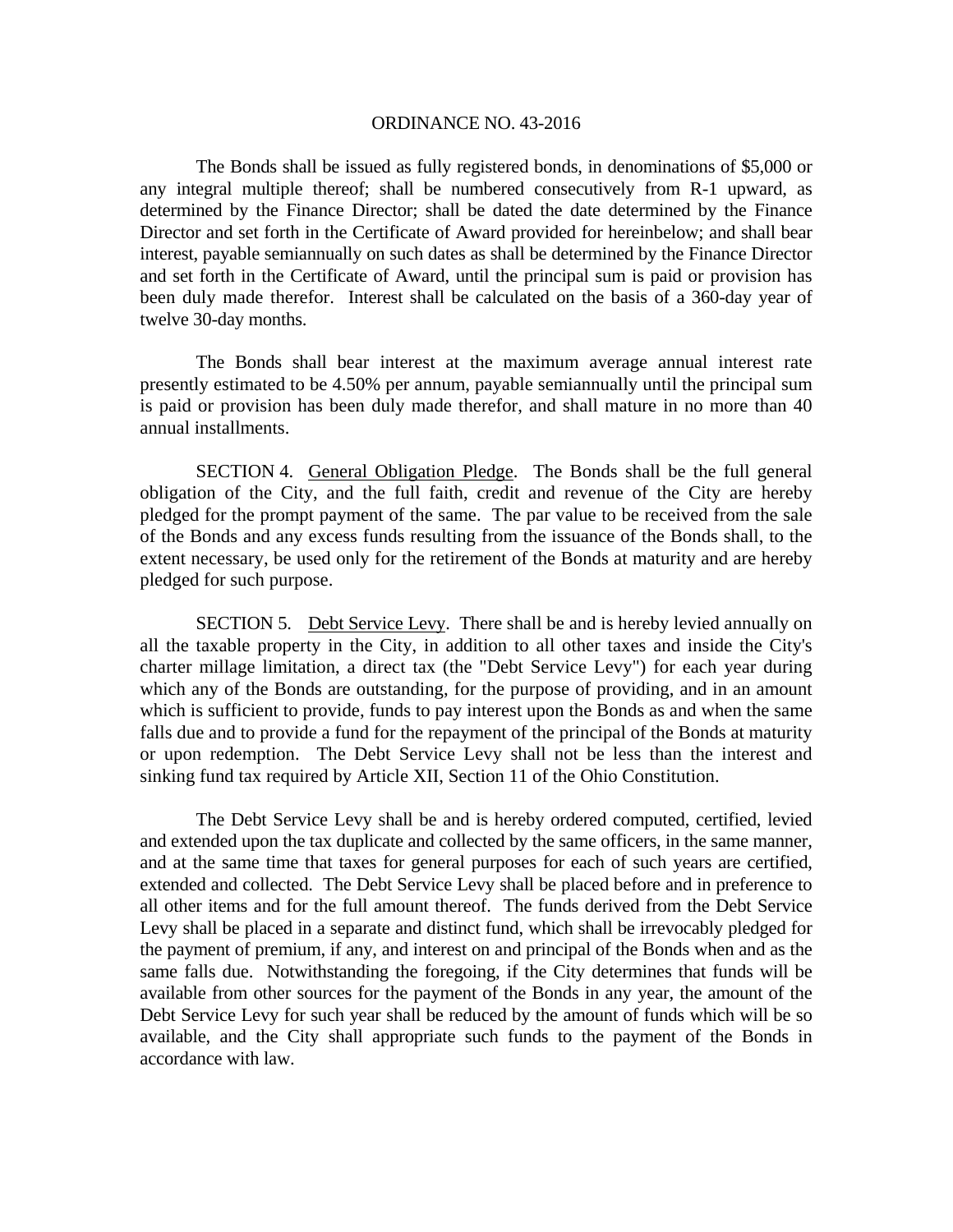SECTION 6. Income Tax Pledge. The City hereby covenants, pursuant to Section 133.05(B)(7), Ohio Revised Code, to appropriate annually from lawfully available municipal income taxes, and to continue to levy and collect municipal income taxes adequate to produce, amounts necessary to meet the debt charges on the Bonds in each year until full payment is made.

SECTION 7. Sale of the Bonds; Certificate of Award. The Bonds shall bear interest, based on a 360-day year of twelve 30-day months, payable at maturity, at such rate per annum as shall be determined by the Finance Director and certified to this Council. The Bonds shall be awarded by competitive sale based on bids submitted to the City following the publication of a notice of sale (or similar document) for the Bonds, which shall be in such form as approved by the Finance Director.

The sale and award of the Bonds shall be evidenced by a Certificate of Award (the "Certificate of Award") signed by the Finance Director, which shall award the sale of the Bonds to such purchaser (the "Original Purchaser") as shall offer, in the opinion of the Finance Director, the best terms for the purchase of the Bonds. The Certificate of Award shall further set forth (a) the aggregate principal amount and the final terms of the Bonds, which aggregate principal amount and terms, subject to the limitations set forth in this Ordinance, (b) the dated date for the Bonds, (c) the purchase price for the Bonds (which shall be not less than 97% of the face value thereof), (d) the maturity date for the Bonds, (e) the interest rate for the Bonds (not to exceed 4.50% per annum), and (f) such other terms not inconsistent with this Ordinance as the Finance Director shall deem appropriate. In connection with the sale and award of the Bonds, the Finance Director is authorized to execute a bond purchase agreement, term sheet, or related document with the Original Purchaser. The Finance Director is hereby authorized and directed to deliver the Bonds, when executed, to the Original Purchaser upon payment of the purchase price and accrued interest, if any, to the date of delivery.

The proceeds of such sale, except any accrued interest or premium thereon, shall be deposited in the Treasury of the City and used for the purpose aforesaid and for no other purpose. Any accrued interest received from the sale of the Bonds shall be transferred to the bond retirement fund to be applied to the payment of the principal of and interest on the Bonds, or other obligations of the City, as permitted by law. Any premium received from the sale of the Bonds may be used to pay the financing costs of the Bonds within the meaning of Ohio Revised Code Section 133.01(K) or be deposited into the bond retirement fund in the manner provided by law.

 SECTION 8. Form and Execution of Bonds; Payment of Bonds. The Bonds shall be executed by the Finance Director and the City Manager of the City (the "City Manager"), in their official capacities, provided that either or both of their signatures may be a facsimile, shall be payable as to both principal and interest at the office of Bond Registrar (as defined hereinbelow). The Bonds shall express upon their faces the purpose for which they are issued and that they are issued pursuant to this Ordinance.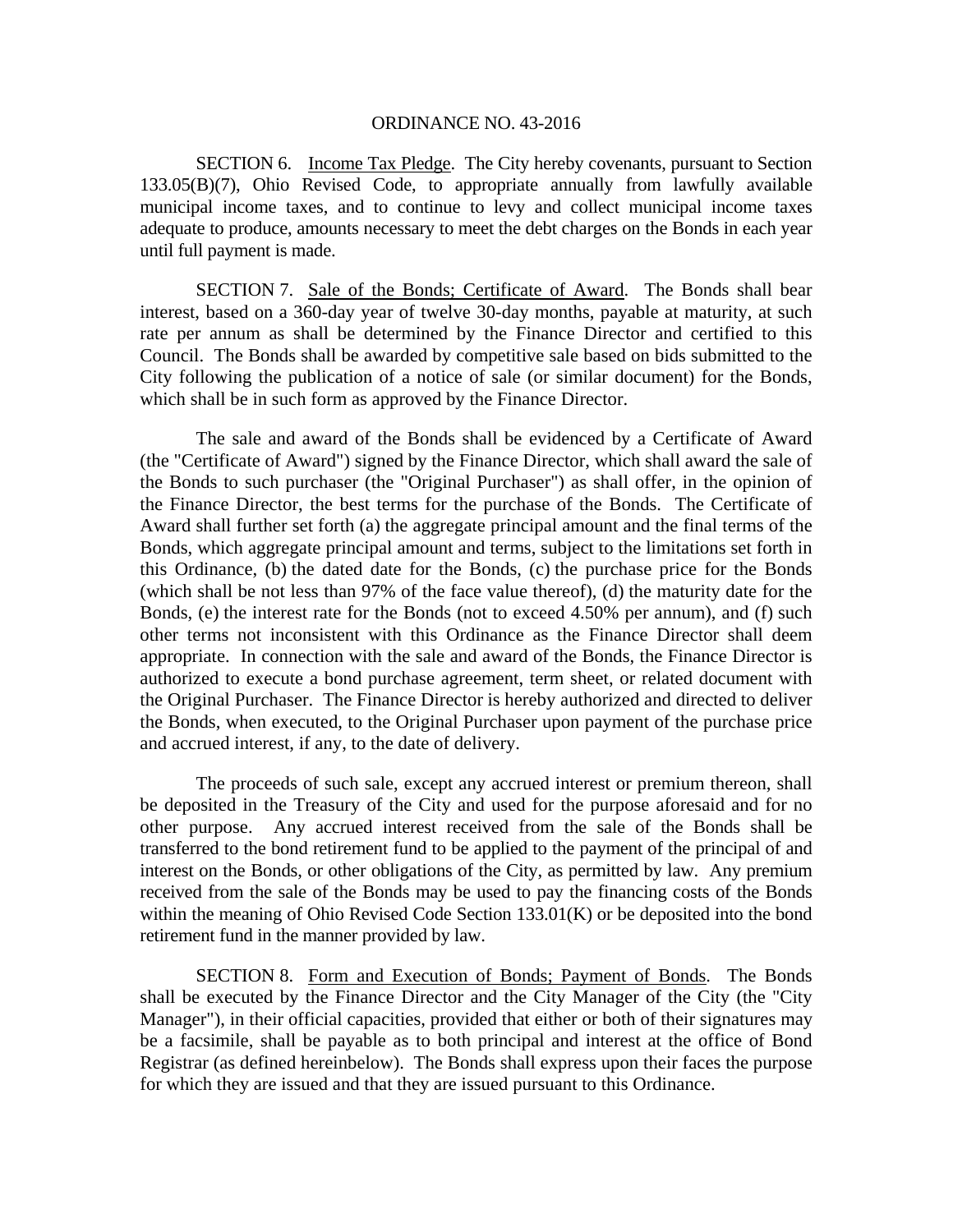The principal of and interest on the Bonds shall be payable in lawful money of the United States of America without deduction for the services of the Bond Registrar. The principal of and interest on the Bonds shall be payable upon presentation and surrender of the Bonds at their maturity at the office of the Bond Registrar. No Bond shall be valid or become obligatory for any purpose or shall be entitled to any security or benefit under this Ordinance unless and until a certificate of authentication, as printed on the Bonds, is signed by the Bond Registrar as authenticating agent. Authentication by the Bond Registrar shall be conclusive evidence that the Bonds so authenticated have been duly issued and delivered under this Ordinance and are entitled to the security and benefit of this Ordinance. The certificate of authentication may be signed by any officer or officers of the Bond Registrar or by such other person acting as an agent of the Bond Registrar as shall be approved by the Finance Director on behalf of the City. It shall not be necessary that the same authorized person sign the certificate of authentication on all of the Bonds.

 SECTION 9. Appointment of Bond Registrar. The Finance Director is hereby authorized and directed to execute on behalf of the City a Bond Registrar Agreement with such bank or other appropriate financial institution as shall be acceptable to the Finance Director and the Original Purchaser, pursuant to which such bank or financial institution shall agree to serve as authenticating agent, bond registrar, transfer agent, and paying agent (the "Bond Registrar") for the Bonds. Interest shall be payable at maturity by check or draft mailed to the Registered Owner hereof, as shown on the registration books of the City maintained by the Bond Registrar. If at any time the Bond Registrar shall be unable or unwilling to serve as such, or the Finance Director in such officer's discretion shall determine that it would be in the best interest of the City for such functions to be performed by another party, the Finance Director may, and is hereby authorized and directed to, enter into an agreement with a national banking association or other appropriate institution experienced in providing such services, to perform the services required of the Bond Registrar hereunder. Each such successor Bond Registrar shall promptly advise all bondholders of the change in identity and new address of the Bond Registrar. So long as any of the Bonds remain outstanding, the City shall cause to be maintained and kept by the Bond Registrar, at the office of the Bond Registrar, all books and records necessary for the registration, exchange and transfer of Bonds as provided in this Section (the "Bond Register"). Subject to the provisions of this Ordinance, the person in whose name any Bond shall be registered on the Bond Register shall be regarded as the absolute owner thereof for all purposes. Payment of or on account of the principal of and interest on any Bond shall be made only to or upon the order of that person. Neither the City nor the Bond Registrar shall be affected by any notice to the contrary, but the registration may be changed as herein provided. All payments shall be valid and effectual to satisfy and discharge the liability upon the Bonds, including the interest thereon, to the extent of the amount or amounts so paid.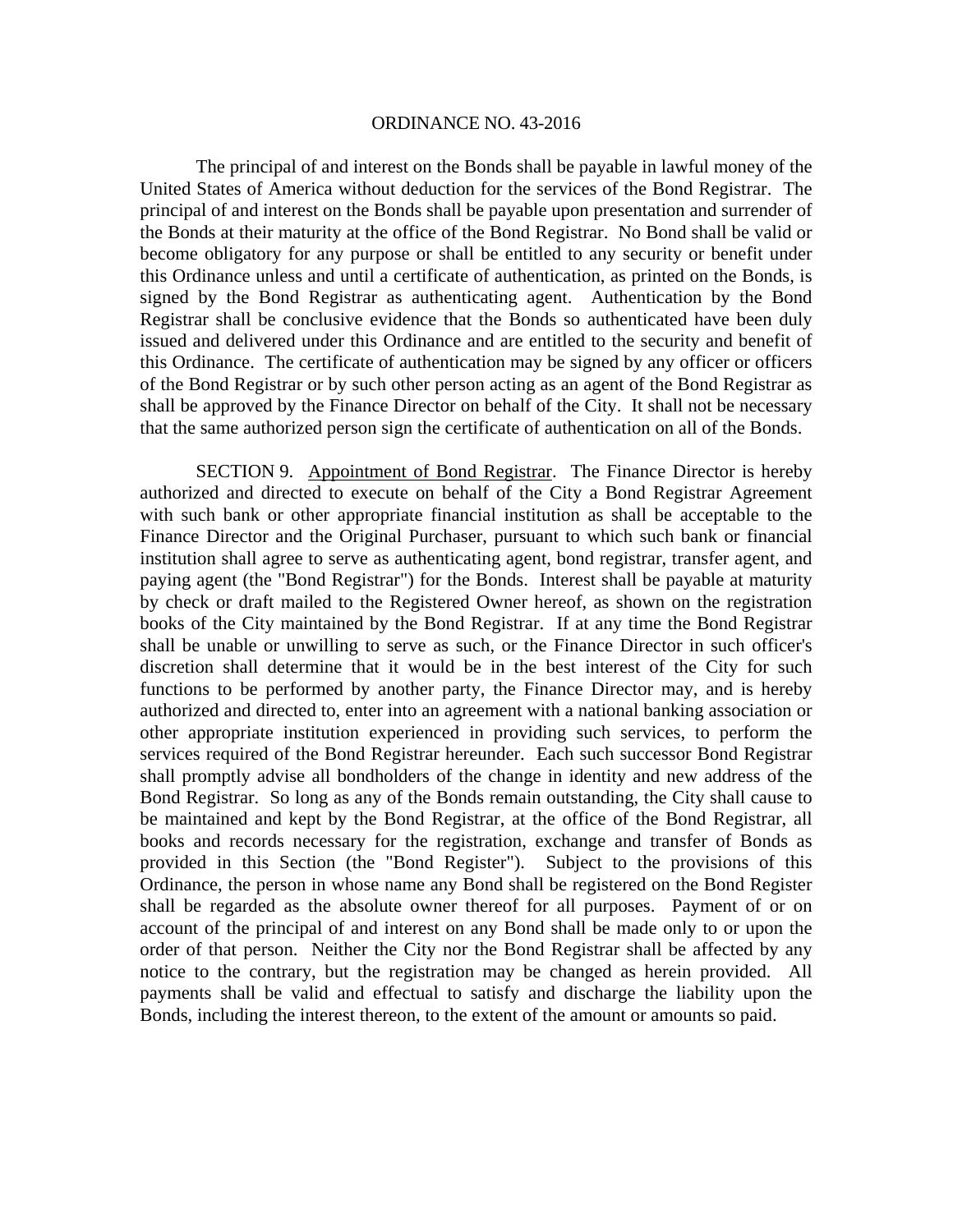Any Bond, upon presentation and surrender at the office of the Bond Registrar, together with a request for exchange signed by the registered owner or by a person authorized by the owner to do so by a power of attorney in a form satisfactory to the Bond Registrar, may be exchanged for Bonds of the same form and of any authorized denomination or denominations equal in the aggregate to the unmatured principal amount of the Bonds surrendered, and bearing interest at the same rate and maturing on the same date.

 A Bond may be transferred only on the Bond Register upon presentation and surrender thereof at the office of the Bond Registrar, together with an assignment executed by the registered owner or by a person authorized by the owner to do so by a power of attorney in a form satisfactory to the Bond Registrar. Upon that transfer, the Bond Registrar shall complete, authenticate and deliver a new Bond or Bonds of any authorized denomination or denominations equal in the aggregate to the unmatured principal amount of the Bonds surrendered, and bearing interest at the same rate and maturing on the same date.

In all cases in which Bonds are exchanged or transferred hereunder, the City shall cause to be executed and the Bond Registrar shall authenticate and deliver Bonds in accordance with the provisions of this Ordinance. The exchange or transfer shall be without charge to the owner; except that the City and the Bond Registrar may make a charge sufficient to reimburse them for any tax or other governmental charge required to be paid with respect to the exchange or transfer. The City or the Bond Registrar may require that those charges, if any, be paid before it begins the procedure for the exchange or transfer of the Bonds. All Bonds issued upon any transfer or exchange shall be the valid obligations of the City, evidencing the same debt, and entitled to the same benefits under this Ordinance, as the Bonds surrendered upon that transfer or exchange.

 SECTION 10. Book-Entry System. For purposes of this Ordinance, the following terms shall have the following meanings:

 "Book-entry form" or "book-entry system" means a form or system under which (i) the beneficial right to payment of principal of and interest on the Bonds may be transferred only through a book-entry and (ii) physical Bonds in fully registered form are issued only to a Depository or its nominee as registered owner, with the Bonds "immobilized" in the custody of the Depository, and the book-entry is the record that identifies the owners of beneficial interests in those Bonds.

 "Depository" means any securities depository that is a clearing agency under federal law operating and maintaining, together with its participants, a book-entry system to record beneficial ownership of securities and to effect transfers of securities in book-entry form, and includes The Depository Trust Company (a limited purpose trust company), New York, New York.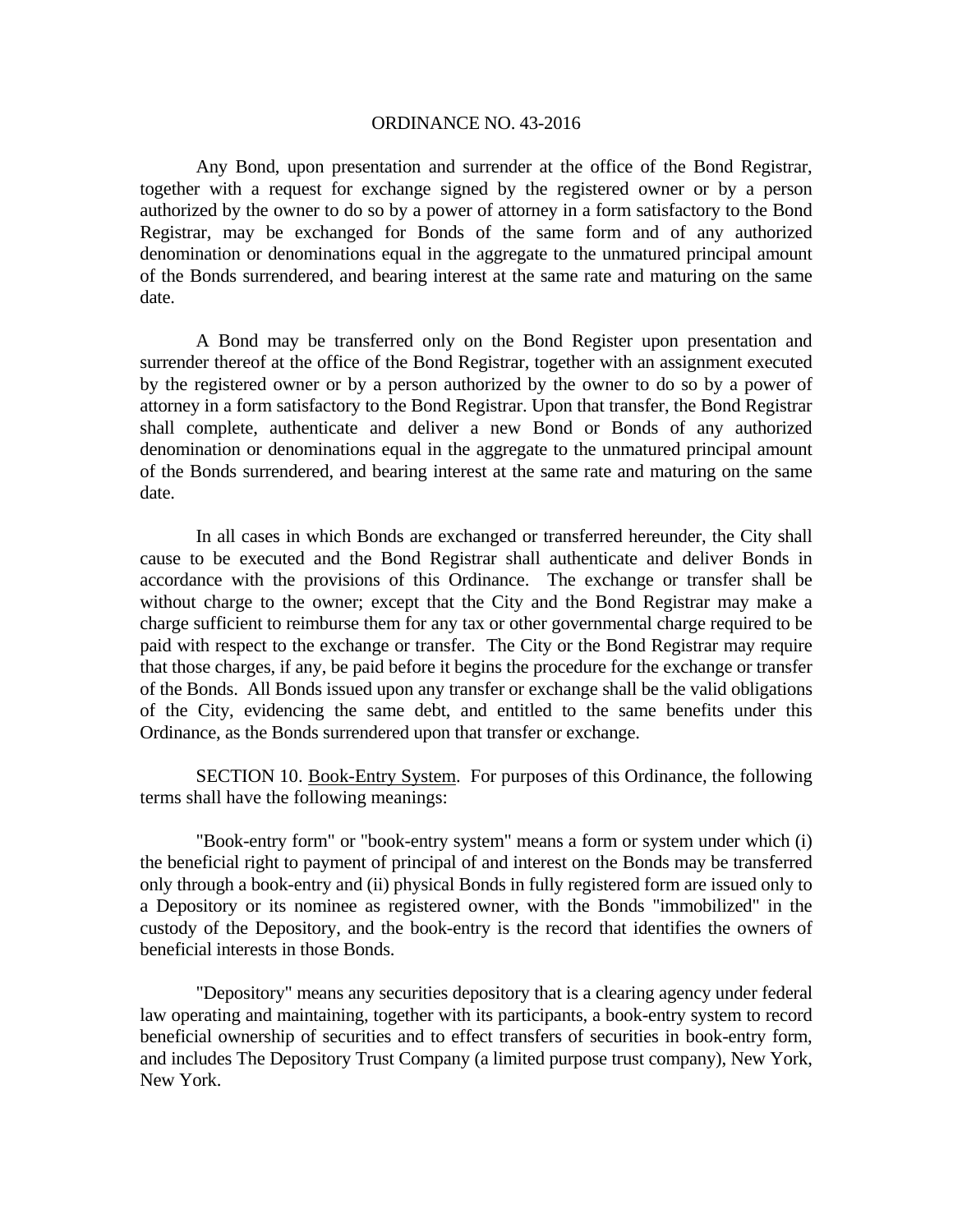The Bonds may be initially issued to a Depository for use in a book-entry system, and the provisions of this Section shall apply, notwithstanding any other provision of this Ordinance; (i) there shall be a single Bond of each maturity, (ii) those Bonds shall be registered in the name of the Depository or its nominee, as registered owner, and immobilized in the custody of the Depository; (iii) the beneficial owners in book-entry form shall have no right to receive Bonds in the form of physical securities or certificates; (iv) ownership of beneficial interests in any Bonds in book-entry form shall be shown by bookentry on the system maintained and operated by the Depository, and transfers of the ownership of beneficial interests shall be made only by the Depository and by book-entry; and (v) the Bonds as such shall not be transferable or exchangeable, except for transfer to another Depository or to another nominee of a Depository, without further action by the City. Bond service charges on Bonds in book-entry form registered in the name of a Depository or its nominee shall be payable in same day funds delivered to the Depository or its authorized representative (i) in the case of interest, on each Interest Payment Date, and (ii) in all other cases, upon presentation and surrender of Bonds as provided in this Ordinance.

 The Bond Registrar may, with the approval of the City, enter into an agreement with the beneficial owner or registered owner of any Bond in the custody of a Depository providing for making all payments to that owner of principal and interest on that Bond or any portion thereof (other than any payment of the entire unpaid principal amount thereof) at a place and in a manner (including wire transfer of federal funds) other than as provided above in this Ordinance, without prior presentation or surrender of the Bond, upon any conditions which shall be satisfactory to the Bond Registrar and to the City. That payment in any event shall be made to the person who is the registered owner of that Bond on the date that principal is due, or, with respect to the payment of interest, as of the applicable date agreed upon as the case may be. The Bond Registrar shall furnish a copy of each of those agreements, certified to be correct by the Bond Registrar, to other paying agents for Bonds and to the City. Any payment of principal or interest pursuant to such an agreement shall constitute payment thereof pursuant to, and for all purposes of, this Ordinance.

 If requested, the Finance Director and the City Manager are authorized and directed to execute, acknowledge and deliver, in the name of and on behalf of the City, an agreement among the City, the Bond Registrar and a Depository to be delivered in connection with the issuance of the Bonds to such Depository for use in a book-entry system.

The City may decide to discontinue use of the book-entry system through the Depository. In that event, Bond certificates will be printed and delivered to the Depository.

 If any Depository determines not to continue to act as the Depository for the Bonds for use in a book-entry system, the City and the Bond Registrar may attempt to establish a securities depository/book-entry relationship with another qualified Depository under this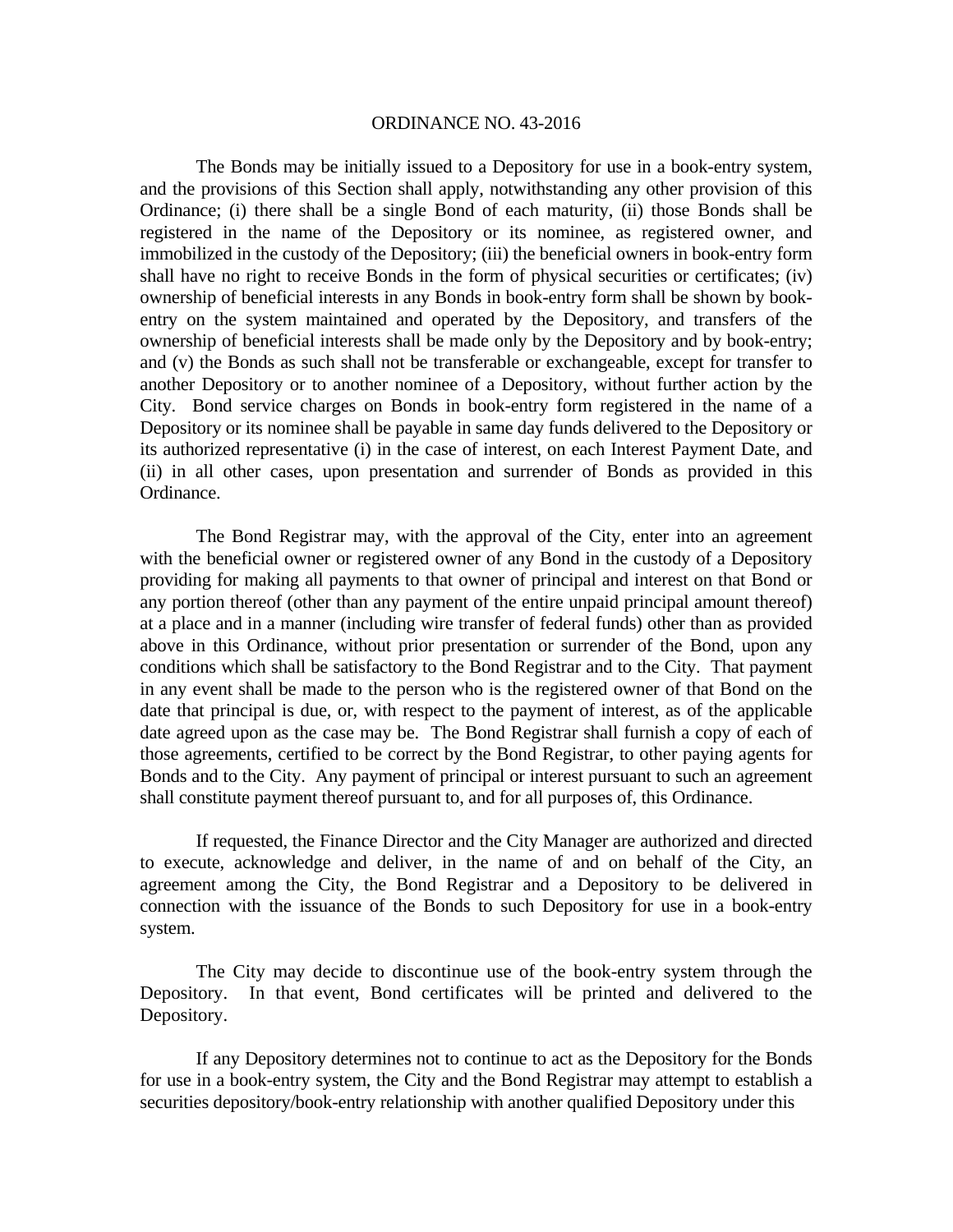Ordinance. If the City and the Bond Registrar do not or are unable to do so, the City and the Bond Registrar, after the Bond Registrar has made provision for notification of the beneficial owners by the then Depository, shall permit withdrawal of the Bonds from the Depository and authenticate and deliver bond certificates in fully registered form to the assigns of the Depository or its nominee, all at the cost and expense (including costs of printing and delivering definitive Bond), if the event is not the result of action or inaction by the City or the Bond Registrar, of those persons requesting such issuance.

 SECTION 11. Federal Tax Law Compliance. The City hereby covenants that it will comply with the requirements of all existing and future laws which must be satisfied in order that interest on the Bonds is and will continue to be excluded from gross income for federal income tax purposes, including without limitation restrictions on the use of the property financed with the proceeds of the Bonds so that the Bonds will not constitute "private activity bonds" within the meaning of Section 141 of the Internal Revenue Code of 1986, as amended (the "Code"). The City further covenants that it will restrict the use of the proceeds of the Bonds in such manner and to such extent, if any, as may be necessary, after taking into account reasonable expectations at the time the Bonds are issued, so that they will not constitute arbitrage bonds under Section 148 of the Code and the regulations prescribed thereunder (the "Regulations").

The Finance Director, or any other officer of the City, including the City Manager, is hereby authorized and directed (a) to make or effect any election, selection, designation, choice, consent, approval or waiver on behalf of the City with respect to the Bonds as permitted or required to be made or given under the federal income tax laws, for the purpose of assuring, enhancing or protecting favorable tax treatment or the status of the Bonds or interest thereon or assisting compliance with requirements for that purpose, reducing the burden or expense of such compliance, reducing any rebate amount or any payment of penalties, or making any payments of special amounts in lieu of making computations to determine, or paying, any excess earnings as rebate, or obviating those amounts or payments, as determined by the Finance Director, which action shall be in writing and signed by the Finance Director, or any other officer of the City, including the City Manager, on behalf of the City; (b) to take any and all actions, make or obtain calculations, and make or give reports, covenants and certifications of and on behalf of the City as may be appropriate to assure the exclusion of interest from gross income and the intended tax status of the Bonds; and (c) to give an appropriate certificate on behalf of the City, for inclusion in the transcript of proceedings, setting forth the facts, estimates and circumstances, and reasonable expectations of the City pertaining to Section 148 and the Regulations, and the representations, warranties and covenants of the City regarding compliance by the City with Sections 141 through 150 of the Code and the Regulations.

The Finance Director shall keep and maintain adequate records pertaining to the use and investment of all proceeds of the Bonds sufficient to permit, to the maximum extent possible and presently foreseeable, the City to comply with any federal law or regulation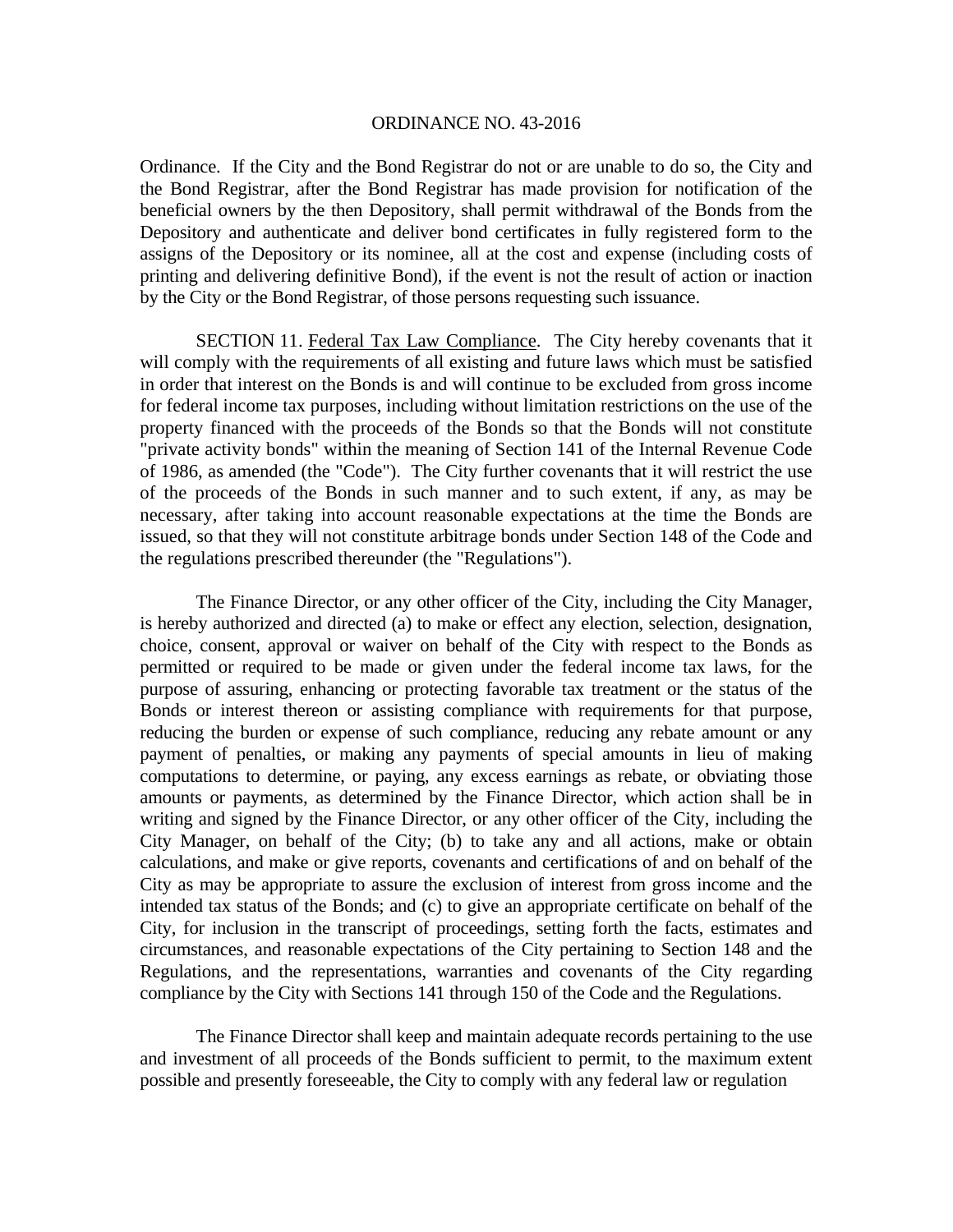now or hereafter having applicability to the Bonds that relates to the use of such proceeds, which limits the amount of Bond proceeds which may be invested on an unrestricted yield or requires the City to rebate arbitrage profits to the United States Department of the Treasury. The Finance Director is hereby authorized and directed to file such reports with, and rebate arbitrage profits to, the United States Department of the Treasury, to the extent that any federal law or regulation having applicability to the Bonds requires any such reports or rebates.

 SECTION 12. Transcript of Proceedings; Execution of Additional Documents. The officer having charge of the minutes of the Council and any other officers of the Council, or any of them individually, are hereby authorized and directed to prepare and certify a true transcript of proceedings pertaining to the Bonds and to furnish a copy of such transcript to the Original Purchaser. Such transcript shall include certified copies of all proceedings and records of the Council relating to the power and authority of the City to issue the Bonds and certificates as to matters within their knowledge or as shown by the books and records under their custody and control, including but not limited to a general certificate of the City Clerk and a no-litigation certificate of the City Manager and the Finance Director, and such certified copies and certificates shall be deemed representations of the City as to the facts stated therein.

The City Manager and Finance Director are hereby authorized and directed to take such action and to execute and deliver, on behalf of the Council, such additional instruments, agreements, certificates, and other documents as may be in their discretion necessary or appropriate in order to carry out the intent of this Ordinance. Such documents shall be in the form not substantially inconsistent with the terms of this Ordinance, as they in their discretion shall deem necessary or appropriate.

 SECTION 13. Satisfaction of Conditions for Bond Issuance. It is hereby found and determined that all acts, conditions and things necessary to be done precedent to and in the issuing of the Bonds in order to make them legal, valid and binding obligations of the City have happened, been done and been performed in regular and due form as required by law; that the faith, credit and revenue of the City are hereby irrevocably pledged for the prompt payment of the principal and interest thereof at maturity; and that no limitation of indebtedness or taxation, either statutory or constitutional, has been exceeded in issuing the Bonds.

 SECTION 14. Compliance with Open Meeting Requirements. It is hereby found and determined that all formal actions of this Council concerning and relating to the adoption of this Ordinance were adopted in an open meeting of this Council, and that all deliberations of this Council and of any of its committees that resulted in such formal action, were in meetings open to the public, in compliance with all legal requirements including Section 121.22 of the Ohio Revised Code.